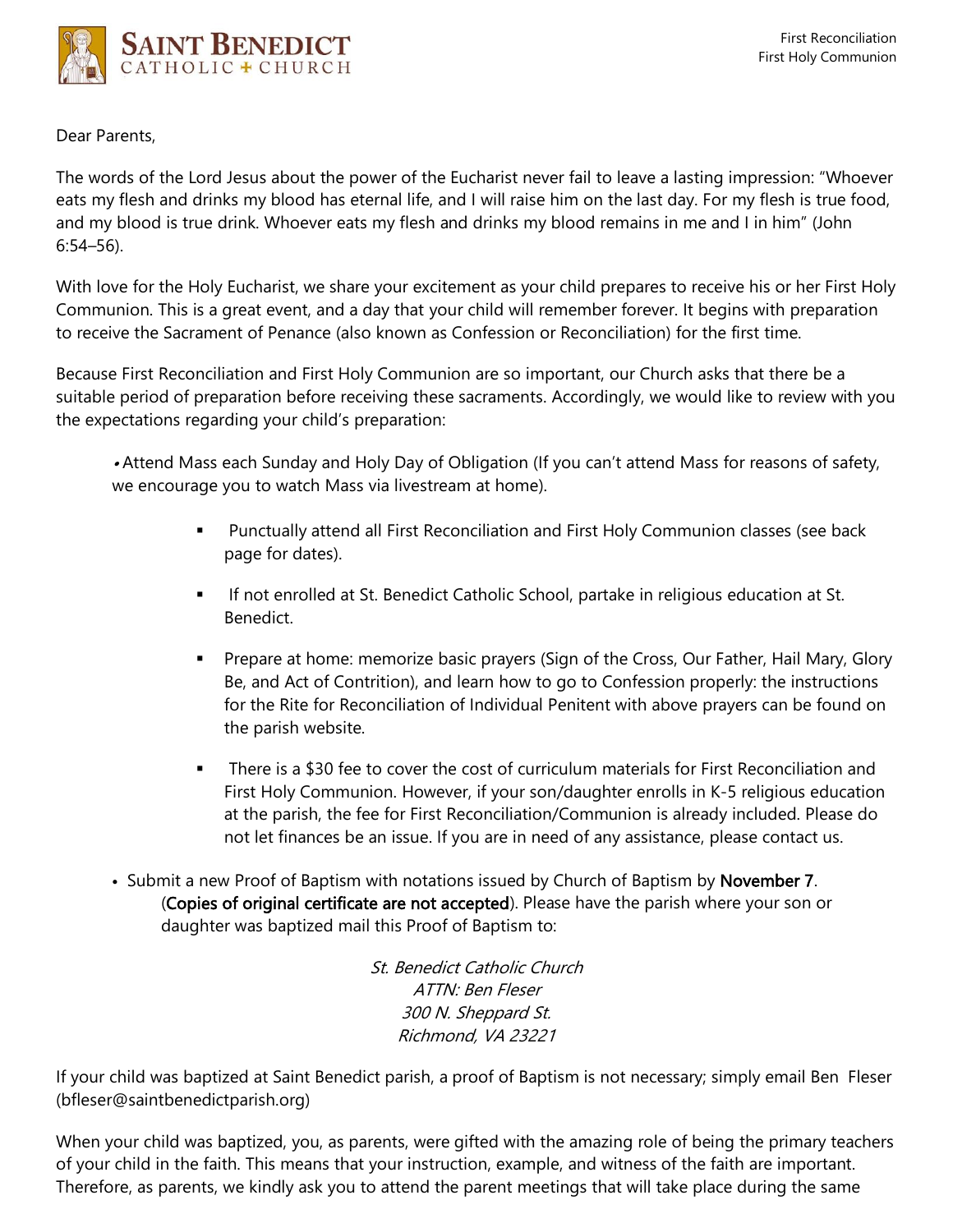time as your child's classes. Only one parent is required to attend (the attending parent must be a Catholic). We also encourage you to use this wonderful event in your child's life to deepen your own relationship with God by sharing your faith with your child.

We thank you for helping your child to meet Our Lord Jesus Christ in the sacraments of Penance and the Eucharist. If there is anything we can do to assist you in this task, or if you have any questions, please feel free to contact us.

Sincerely in Christ,

Reverend Father John David Ramsey **Ben Fleser** Ben Fleser

Pastor Director of Evangelization and Catechesis

## First Reconciliation Preparation Dates in 2021

Located at St. Benedict Catholic School

Sunday, Nov. 7, 9:45-10:45am Sunday, Nov. 14, 9:45-10:45am Sunday, Nov. 21, 9:45-10:45am Sunday, Dec. 5, 9:45-10:45am

# First Reconciliation Date:

- Friday, December 10, 7:00pm-8:00pm
- Saturday, December 11, 10:30am-12:00pm

# First Holy Communion Preparation Dates in 2022

Located at St. Benedict Catholic School

Sunday, February 27, 9:45-10:45 Sunday, March 6, 9:45-10:45 Sunday, March 13, 9:45-10:45 Saturday, March 19: First Communion Retreat, 9:00am-12:00pm

### First Communion Date:

- First Communion Rehearsal: Saturday, April 30, 9:30am-10:30am
- Reception of First Communion: Sunday, May 1, 11:00am

### Special Notes

It is customary for a child to be both prepared and receive these sacraments in his or her own parish. However, if you belong to another parish, but your child attends St. Benedict Catholic School and wishes to receive these sacraments with his or her classmates here, please know the following: Your child must be prepared for the sacrament at St. Benedict Parish. The preparation for and reception of the sacrament must take place at the same parish. This means that your child cannot be prepared at one parish and receive the sacraments at